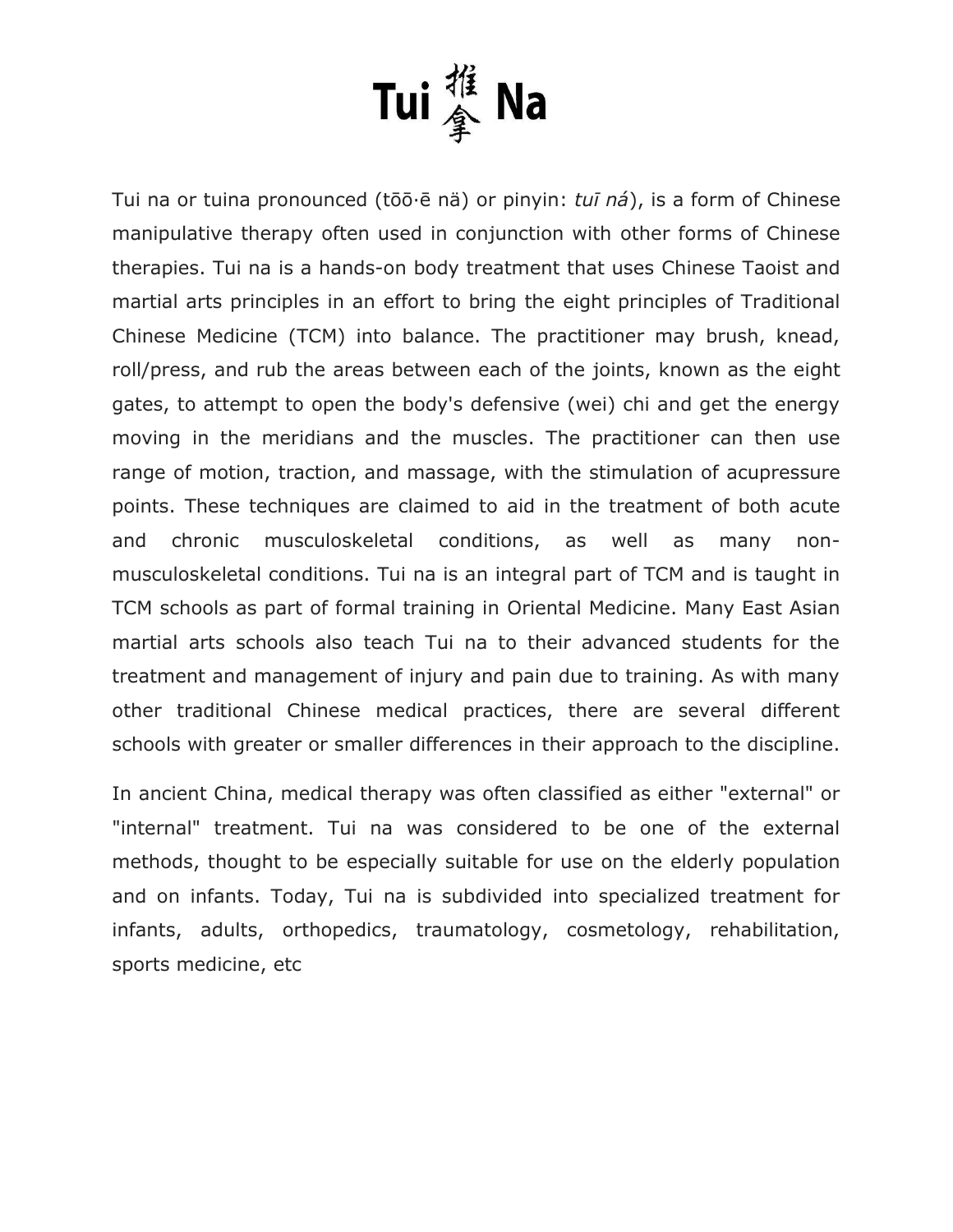# **Techniques Used in Tui Na**

Tui Na uses rhythmic compression along energy channels of the body, as well as a variety of techniques that manipulate and lubricate the joints. Like acupressure, Tui Na directly affects



the flow of energy by holding and pressing the body at acupressure points.

To a Westerner, Tui Na is the form of Asian bodywork most closely resembling conventional western massage. Many of the techniques are similar -- gliding (known as effleurage or Tui), kneading (petrissage or Nie), percussion (tapotement or Da), friction, pulling, rotation, rocking, vibration, and shaking. Despite the similarities, the intent of Tui Na is more specifically therapeutic than the simple relaxation of a Swedish-style massage.



One of Tui Na's advantages over simple massage is its ability to focus on specific problems, especially chronic pain associated with the muscles, joints, and skeletal system. It's especially effective for joint pain (such as arthritis), sciatica, muscle spasms,

and pain in the back, neck, and shoulders. It also helps chronic conditions such as insomnia, constipation, headaches (including migraines), and the tension associated with stress.

Tui Na does not simply work on the muscles, bones, and joints. It works with the energy of the body at a deeper level. As the practitioner senses the client's body with her hands, she is able to assess the distribution of energy and affect its flow.

As with other styles of Asian bodywork, Tui Na is designed to prevent problems, not just correct them. By keeping the body's energy in balance, health is maintained. This is true not just for physical health, but for mental and emotional well-being as well.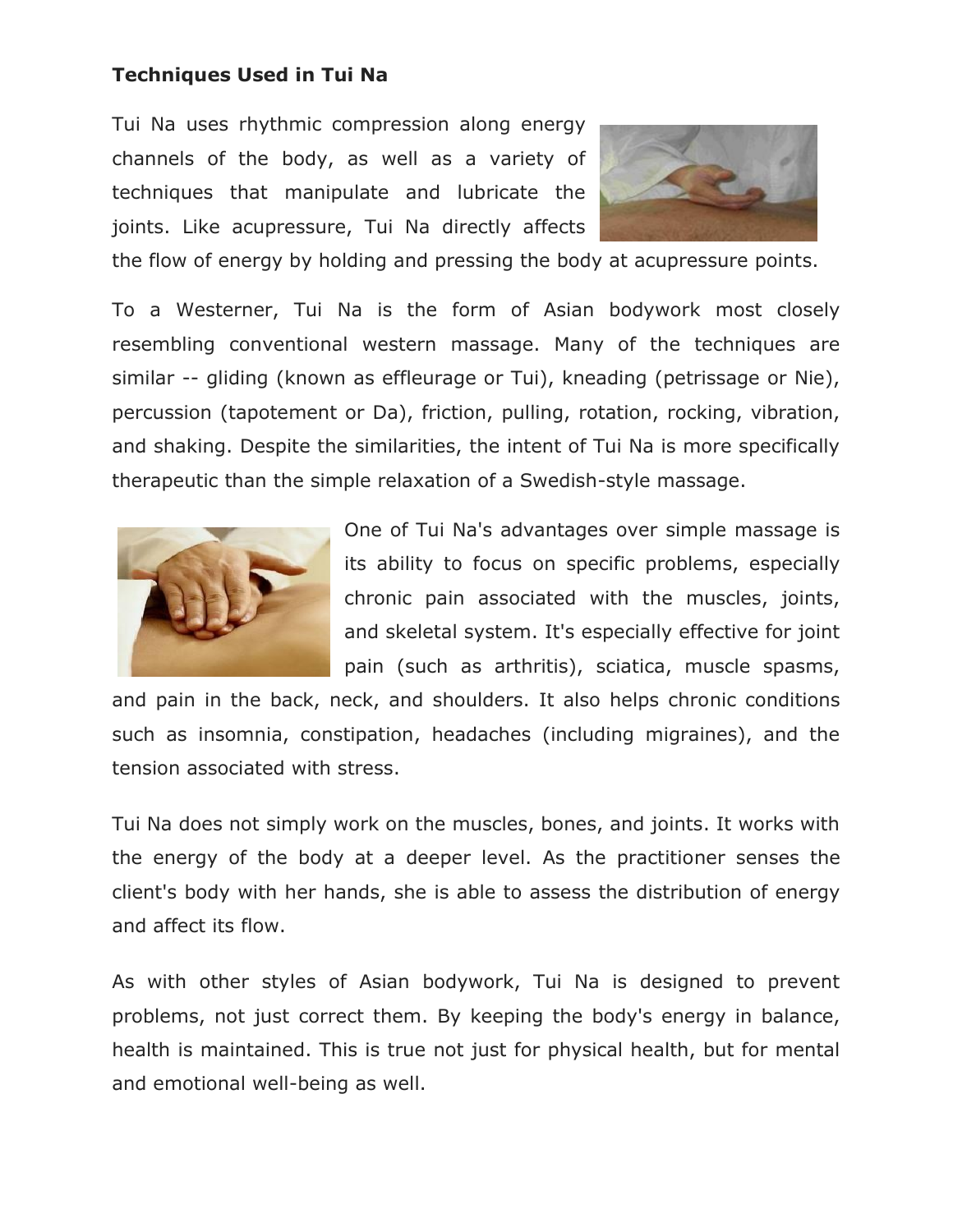### **History of Tui Na**

Tui Na, which dates back to 1700 BC, is the parent of most modern Asian bodywork forms. Like all forms of Chinese Medicine, the practice of Tui Na in China suffered during the political and social upheavals of the 20th century. In



1929, the Chinese government instituted a policy eliminating the "old" medicine. In 1936, Chinese Medicine was denounced as having no scientific foundation and its practice was banned.

Tui Na survived as a popular form of healing among the general Chinese population, whereas Tui Na is a more specialized term indicating practices based on the theories of Chinese medicine.

After the Communist Revolution in 1949, the policy against traditional medicine changed, and the tradition of Chinese medicine was encouraged. There were further setbacks, however, during the Cultural Revolution of the 1960's and 70's.

The style of Tui Na practiced in China today is closer to the work of chiropractors, osteopaths, and physical therapists than to that of massage therapists. It's taught as a separate but equal field of study in schools of Traditional Chinese Medicine, requiring the same level of training as acupuncturists and herbalists.

As Tui Na has migrated to the West and become popular, the style of work has been modified. Most western trained Tui Na practitioners do not do "bone setting," as do their counterparts in China. Western style Tui Na can be thought of as a therapeutic extension of western massage, with an emphasis on restoring and balancing energy.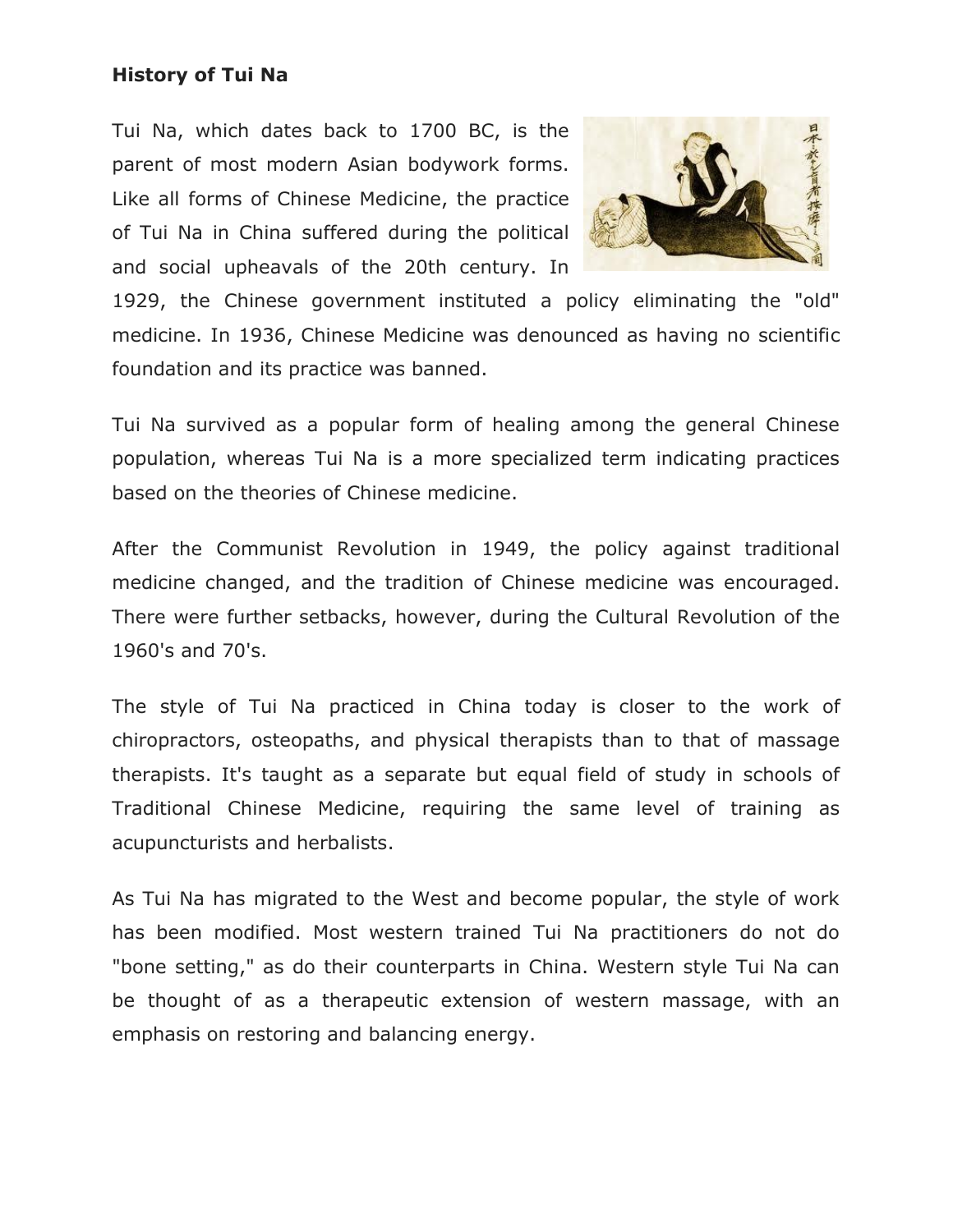#### **Tui-Na vs. Other manual treatment methods**

Tui-Na is also unlike either massage or chiropractic in technique and theory. On a theoretical level, Tui-Na uses traditional Chinese medical theory as a basis for treatment.

Concepts of chi (ch'i, qi, or ki) energy, blood, yin & yang, and essence play pivotal roles. On a technical level, Tui-Na is far more broad and encompassing than either general massage or other bodywork therapies. General massage, by and large, does not treat diseases, but rather relaxes muscle tension and increases local circulation to relieve discomfort. However, most massage systems lack the kind of comprehensive scope that Tui-Na is known for. Most massages is also unable to effectively treat disturbances in bone alignment. Some manual therapies, on the other hand, while it may reliably reduce misalignments in bony structures, generally do not spend adequate time treating the muscles surrounding the bony structures before and after re-alignment. As a result, many patients of Western manual therapies complain of a rebound effect following treatments. Tui-Na, however, treats the muscular tension surrounding bony structures in such a way as to minimize the rebound effect immediately following treatments.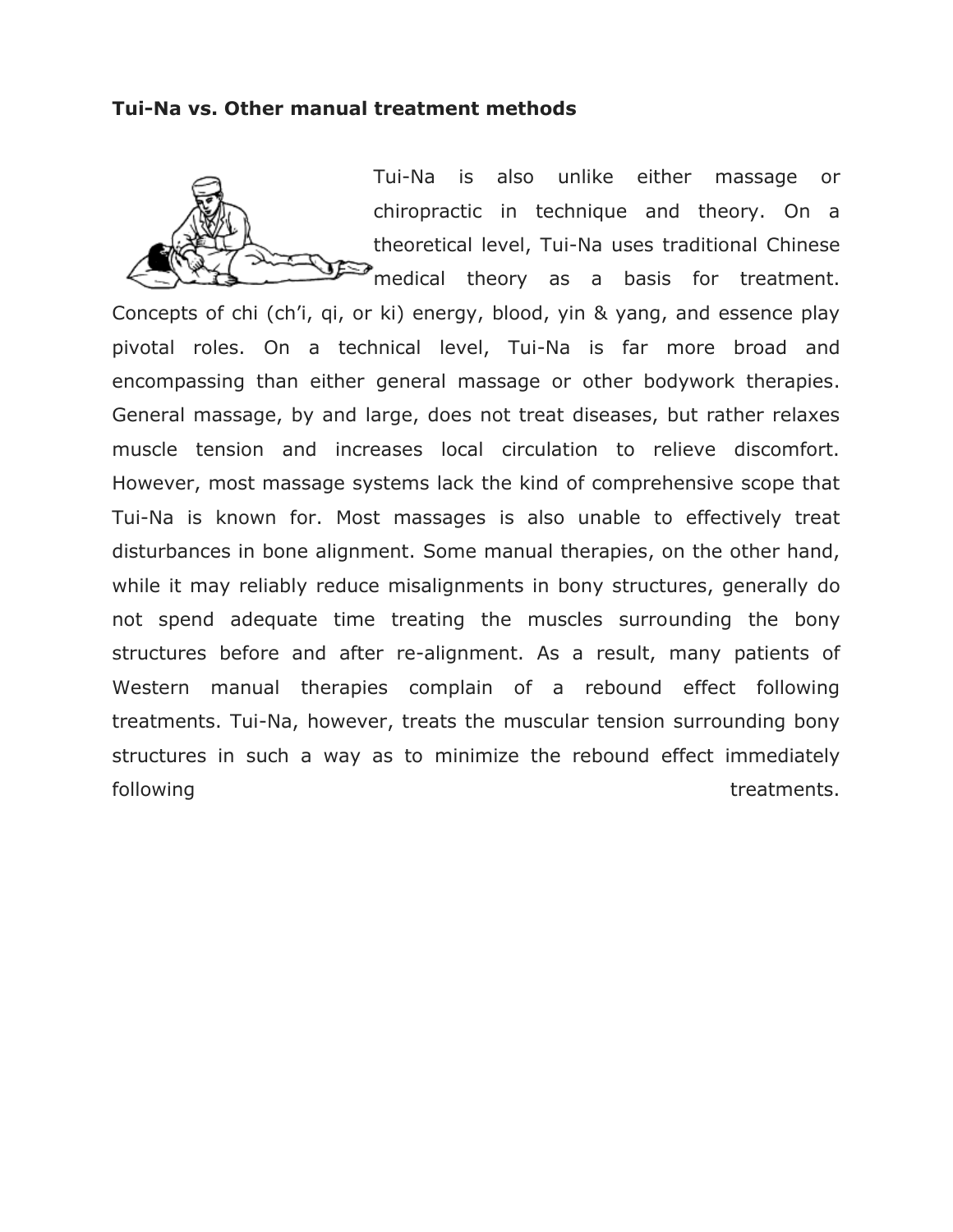# **Typical ailments that are successfully treated by Tui Na include:**

- Back pain
- Neck pain
- Hand / finger/ wrist problems (carpal tunnel)
- Shoulder pain/ frozen shoulder
- Migraines
- Insomnia
- Stress
- Poor circulation
- Digestive problems
- Knee/ankle problems
- $\bullet$  Hip pain
- Foot pain / plantar fasciitis
- Sports injuries (tennis elbow, hamstring/ calf strains, Achilles tendinitis)
- Pre/post event preparation (for triathlons, marathons, 10 & 5 km runs)
- General tension
- Relaxation

# **Procedures Involved in a Tui Na Session**



In a typical tuina session, the client remains clothed but wears loose clothing, and sits on a chair or couch. The practitioner will ask the patient a series of questions, and

then begin treatment based on the answers to those questions.

Tuina practitioners may employ a variety of methods to achieve their goal. Commonly used techniques include soft tissue massage; acupressure and mobilization. Practitioners may sometimes use herbal compresses, liniments, ointments and heat to enhance these techniques.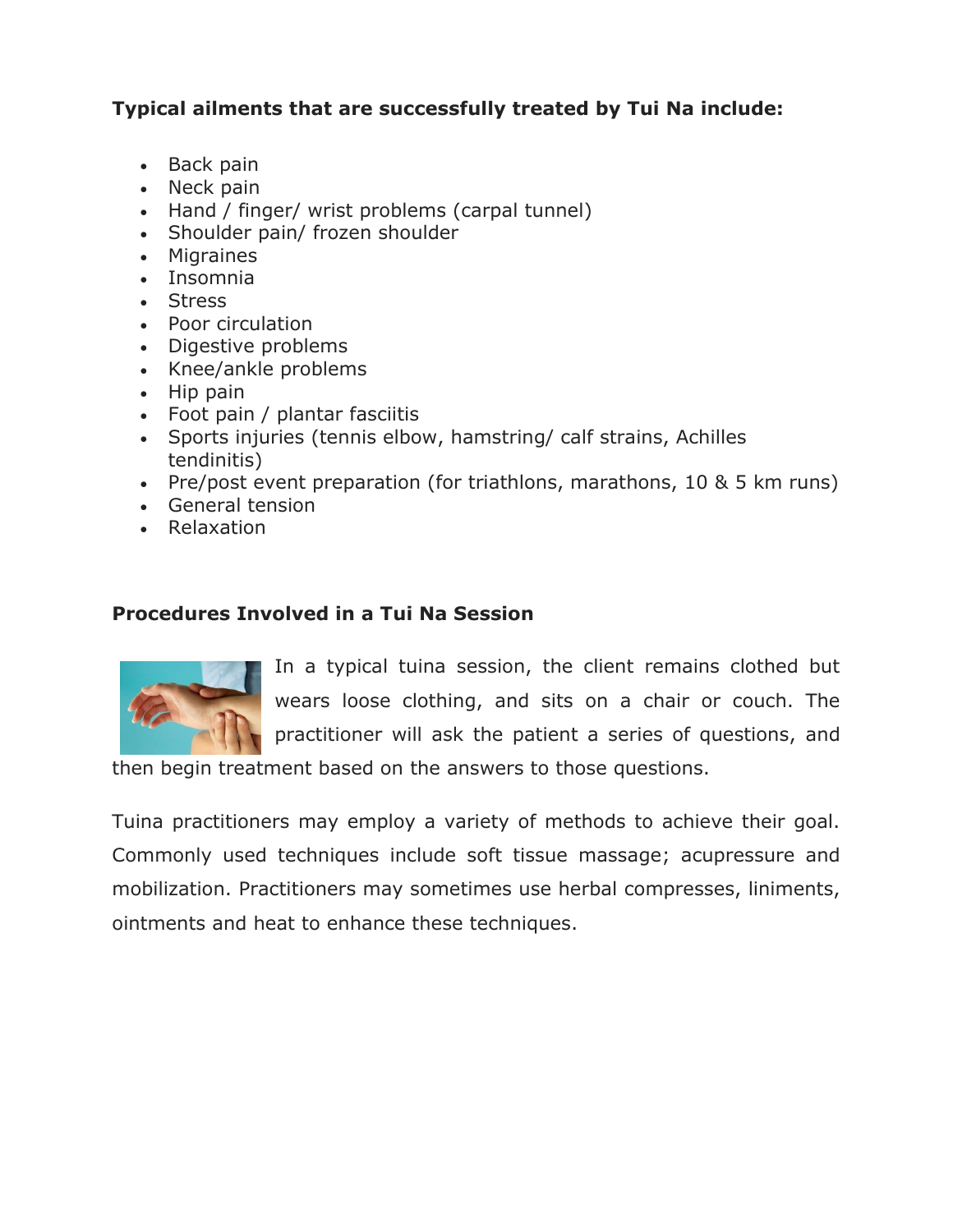## **Conditions and Contraindications**

Tuina is best suited for rectifying chronic pain, musculoskeletal conditions and stress-related disorders that affect the digestive and/or respiratory systems. Among many ailments, Tuina works best for neck pain, shoulder pain, back pain, sciatica and tennis elbow. However, because tuina is designed to improve and restore the flow of qi, treatment often ends up causing improvements to the whole body, not just a specific area. There are circumstantial evidences that headaches, constipation, premenstrual symptoms and some emotional problems may also be effectively treated through tuina.

Because it tends to be more specific and intense than other types of bodywork, tuina may not necessarily be used to sedate or relax a patient. The type of massage delivered by a tuina practitioner can be quite vigorous; in fact, some people may feel sore after their first session. Some patients may also experience feelings of sleepiness or euphoria.

As with all forms of care, there are certain instances in which tuina should not be performed. Patients with osteoporosis or conditions involving fractures, for instance, should not receive tuina. Neither should patients with infectious diseases, skin problems or open wounds.